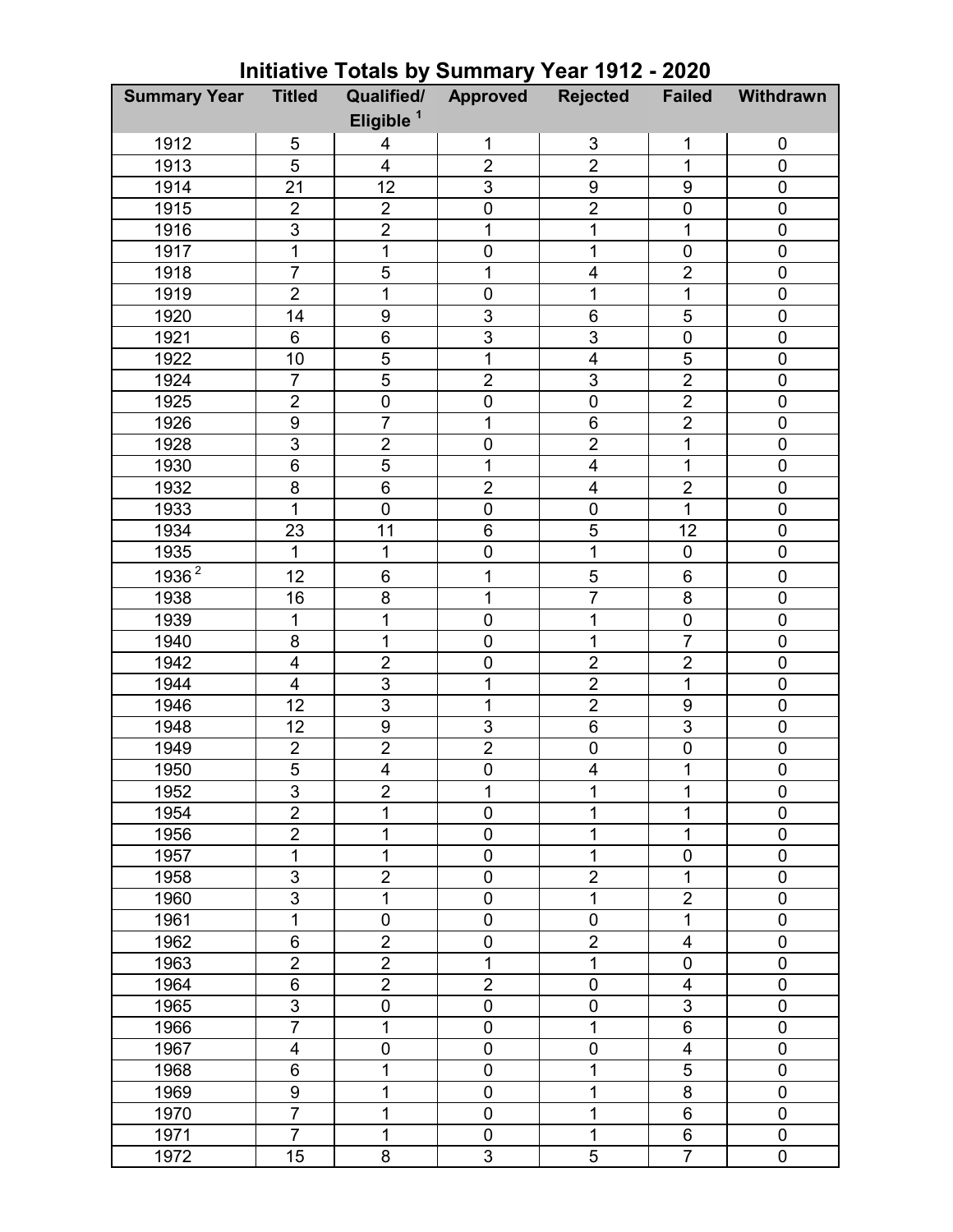**Initiative Totals by Summary Year 1912 - 2020** 

| 1973                 | $\overline{7}$ | $\overline{2}$          | $\mathbf{1}$   | 1                        | 5                | $\mathbf 0$              |
|----------------------|----------------|-------------------------|----------------|--------------------------|------------------|--------------------------|
| 1974                 | 33             | $\overline{2}$          | 0              | $\overline{2}$           | 31               | 0                        |
| 1975                 | 10             | 1                       | $\pmb{0}$      | 1                        | $\boldsymbol{9}$ | 0                        |
| 1976                 | 24             | 1                       | $\mathbf 0$    | 1                        | 23               | 0                        |
| 1977                 | 16             | $\overline{\mathbf{4}}$ | $\overline{2}$ | $\overline{2}$           | 12               | $\mathbf 0$              |
| 1978                 | 20             | 1                       | 1              | $\boldsymbol{0}$         | 19               | 0                        |
| 1979                 | 41             | 3                       | 0              | 3                        | 38               | 0                        |
| 1980                 | 29             | 3                       | $\overline{2}$ | 1                        | 26               | 0                        |
| 1981                 | 31             | 5                       | 3              | $\overline{2}$           | 24               | $\overline{2}$           |
| 1982                 | 18             | $\overline{2}$          | $\mathbf 0$    | $\overline{2}$           | 15               | $\mathbf{1}$             |
| 1983 <sup>3</sup>    | 29             | $6\phantom{1}6$         | $\overline{2}$ | $\overline{2}$           | 21               | $\overline{2}$           |
| 1984                 | 16             | $\mathsf 3$             | 1              | $\overline{2}$           | 13               | 0                        |
| 1985                 | 18             | 4                       | $\overline{2}$ | $\overline{2}$           | 13               | 1                        |
| 1986                 | 15             | 3                       | 3              | $\boldsymbol{0}$         | 12               | 0                        |
| 1987                 | 42             | 12                      | 6              | 6                        | 25               | 5                        |
| 1988                 | 27             | 5                       | $\overline{2}$ | 3                        | 20               | $\overline{2}$           |
| 1989                 | 36             | 11                      | 4              | $\overline{7}$           | 23               | $\overline{2}$           |
| 1990                 | 36             | $\overline{7}$          | $\overline{2}$ | 5                        | 23               | 6                        |
| 1991                 | 29             | 4                       | $\overline{2}$ | $\overline{2}$           | 22               | 3                        |
| 1992                 | 30             | 4                       | 1              | 3                        | 23               | 3                        |
| 1993                 | 30             | $\overline{2}$          | 1              | 1                        | 26               | $\overline{2}$           |
| 1994                 | 35             | $\,6$                   | $\overline{2}$ | 4                        | 28               | $\mathbf 1$              |
| 1995                 | 40             | 10                      | $\overline{5}$ | 5                        | 24               | 6                        |
| 1996                 | 41             | 8                       | $\overline{2}$ | $6\phantom{1}$           | 28               | 5                        |
| 1997                 | 54             | $\overline{7}$          | 4              | 3                        | 44               | $\overline{3}$           |
| 1998                 | 37             | 5                       | 3              | $\overline{2}$           | 29               | $\overline{3}$           |
| 1999 <sup>4</sup>    | 46             | $\boldsymbol{9}$        | $\overline{2}$ | 6                        | 27               | 10                       |
| 2000                 | 31             | 1                       | 1              | $\mathbf 0$              | 30               | $\pmb{0}$                |
| 2001                 | 37             | 5                       | 1              | $\overline{4}$           | 25               | $\overline{7}$           |
| 2002                 | 27             | 1                       | 1              | $\mathbf 0$              | 24               | $\overline{2}$           |
| 2003                 | 45             | 8                       | 4              | 4                        | 37               | $\pmb{0}$                |
| 2004                 | 48             | $\overline{5}$          | 1              | $\overline{\mathcal{A}}$ | 39               | 4                        |
| 2005                 | 109            | $\boldsymbol{9}$        | 1              | 8                        | 97               | 3                        |
| 2006                 | 53             | 9                       | 1              | 8                        | 41               | $\overline{3}$           |
| 2007                 | 72             | 9                       | 5              | $\overline{\mathcal{A}}$ | 52               | 11                       |
| 2008                 | 39             | 4                       | 1              | 3                        | 29               | 6                        |
| 2009                 | 73             | 9                       | 4              | 5                        | 58               | 6                        |
| 2010                 | 55             | $\overline{\mathbf{4}}$ | 1              | 3                        | 48               | $\overline{3}$           |
| 2011                 | 53             | 6                       | $\overline{2}$ | 4                        | 45               | $\overline{2}$           |
| 2012                 | 49             | $\overline{5}$          | $\overline{2}$ | 3                        | 44               | 0                        |
| 2013                 | 35             | $\overline{2}$          | $\mathbf{1}$   | 1                        | 29               | 4                        |
| 2014                 | 34             | $\mathbf 1$             | 1              | $\mathbf 0$              | 32               | $\mathbf{1}$             |
| 2015                 | 94             | 10                      | 5              | 5                        | 77               | $\overline{7}$           |
| 2016                 | 30             | 3                       | 3              | $\boldsymbol{0}$         | 23               | $\overline{\mathcal{A}}$ |
| $2017^{5}$           | 44             | 8                       | $\overline{2}$ | 5                        | 29               | $\overline{7}$           |
| 2018                 | 20             | $\overline{c}$          | $\mathbf{1}$   | 1                        | 14               | $\overline{\mathcal{A}}$ |
| $\frac{2019^{6}}{6}$ | 20             | 6                       | $\overline{2}$ | $\sqrt{3}$               | 13               | 1                        |
| $2020^{7,8}$         | 11             | $\mathbf{1}$            | $\mathbf{1}$   | $\mathbf 0$              | 6                | $\mathbf 0$              |
| <b>TOTAL</b>         | 2,068          | 392                     | 137            | 250                      | 1,540            | 132                      |